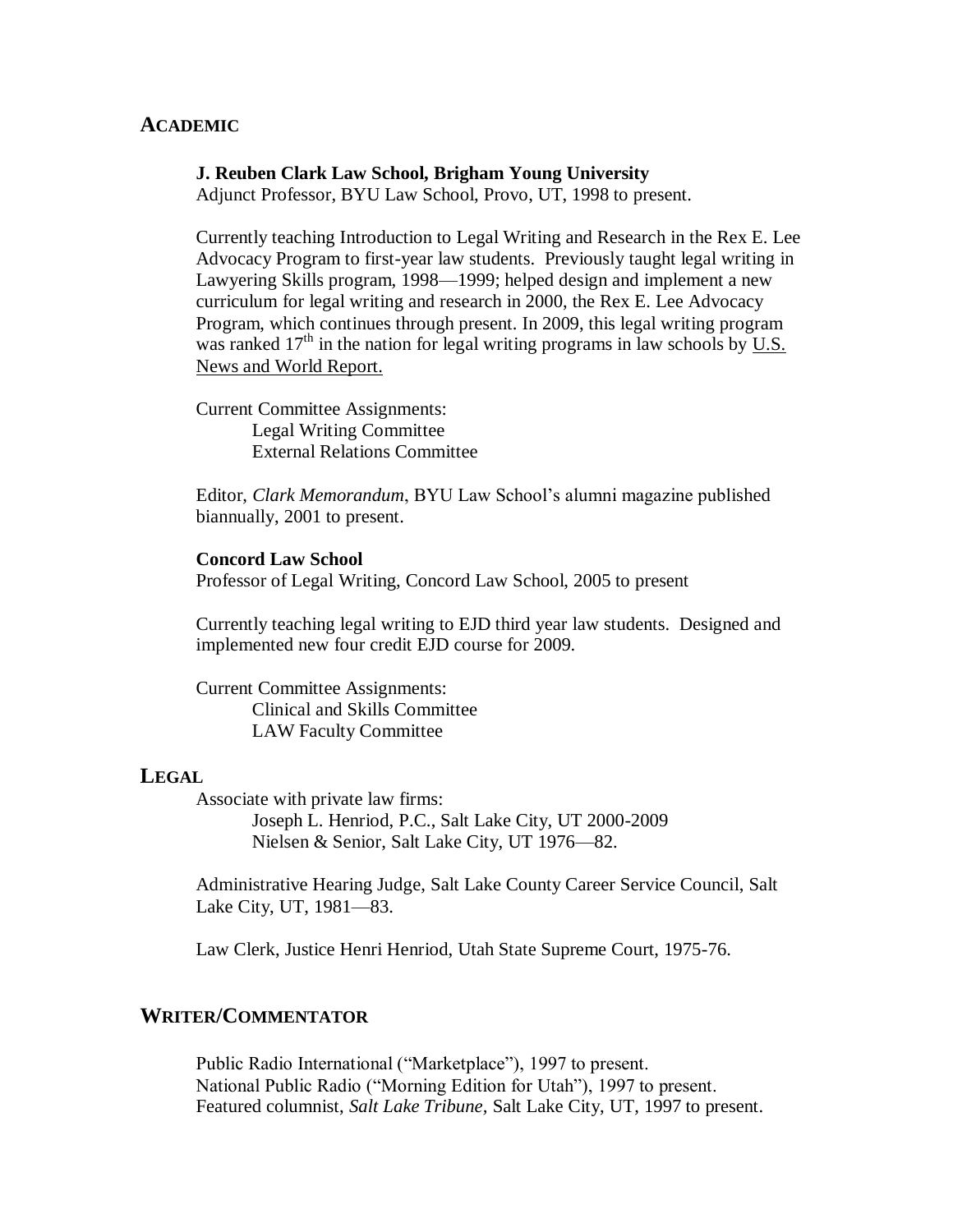Featured columnist, *Utah Valley Magazine,* Provo UT, 1999 to present. Essayist for "Music and the Spoken Word," Mormon Tabernacle Choir weekly Sunday morning broadcasts, Salt Lake City, UT, 1997 to present.

# **SELECTED PUBLICATIONS**

## **Books**

*Life in the Law: Service & Integrity* (Provo, UT: Brigham Young University Press, 2009) [edited with Scott Cameron and Galen Fletcher]

*Life in the Law: Answering God's Interrogatories* (Provo, UT: Brigham Young University Press, 2003) [edited with Galen Fletcher].

### **Chapters in Books**

"Law School: A Sacred Experience," *Life in the Law: Service & Integrity* (Provo, UT: Brigham Young University Press, 2009) p. 111

*Messages from the Spoken Word* (Salt Lake City, UT: Deseret Book Publishing, 2002)

*This Day and Always* (Salt Lake City, UT: Deseret Book Publishing, 1999)

## **Articles, Film, Presentations**

Presentation at San Marcos Island Legal Writing Conference 2010: "Finding Emo."

Presentation at Rocky Mountain Legal Writing Conference 2010 in Tucson, AZ, "Finding Emo."

Presentation at Concord Symposium, October 2008, Boston, MA

Presentation at Indianapolis 2008 Legal Writing Institute Conference with Linda Heimer, Concord Law School in June 2008.

Presentation at Rocky Mountain Legal Writing Conference 2008 in Salt Lake City, Utah, "Modern Love: The Risky Intimacy between a Legal Writing Professor and Her Students."

*The Legacy of J. Reuben Clark,* documentary produced by BYU Law School, 2007.

Presentation at Atlanta 2006 Legal Writing Institute Conference, "Storytelling in the Legal Writing Classroom."

"Expanding Our Classroom Walls: Enhancing Teaching and Learning Through Technology," *The Journal of Legal Writing* (forthcoming Spring 2005).